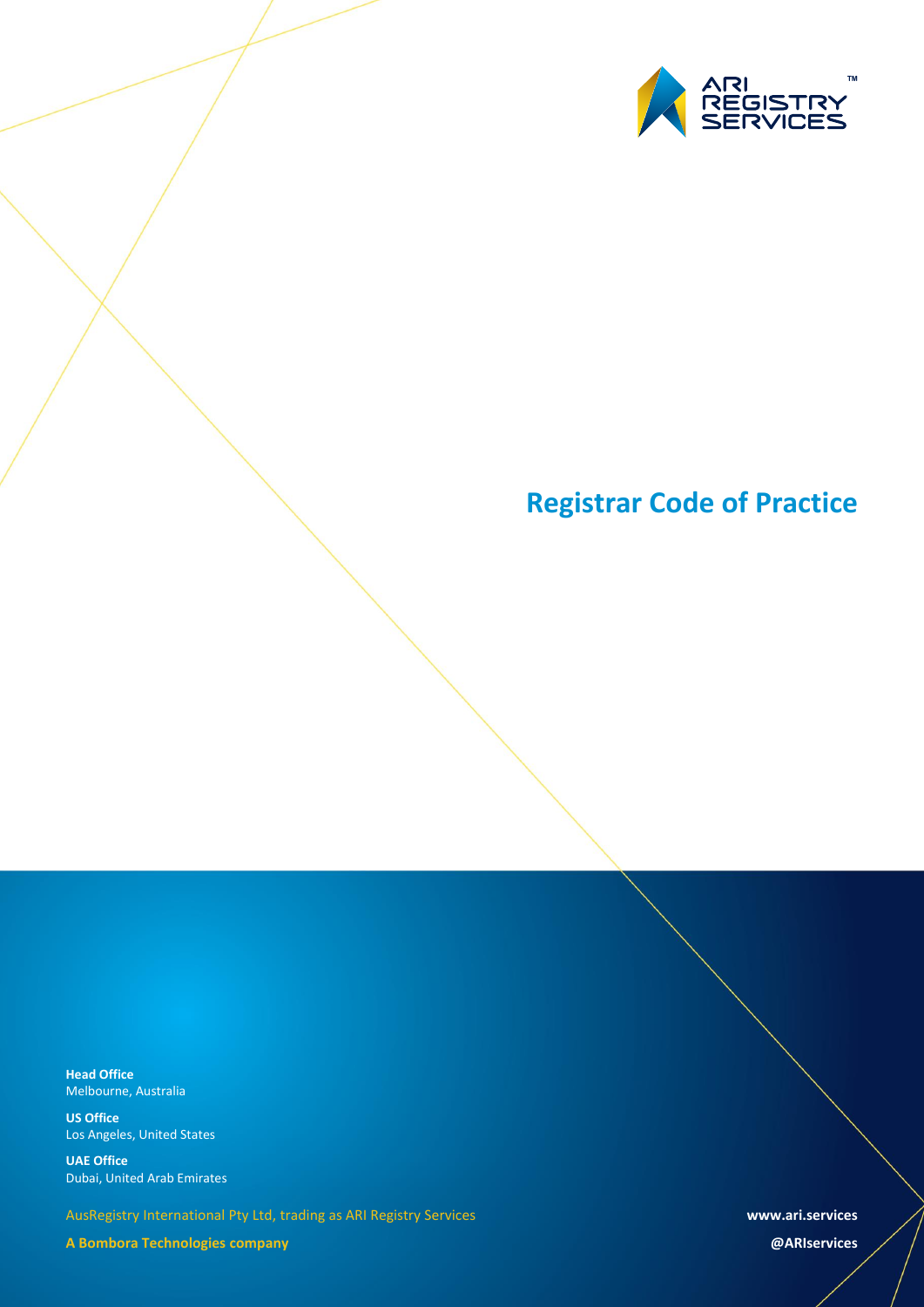## Registrar Code of Practice

This document is provided pursuant to the disclaimer provided on the last page.

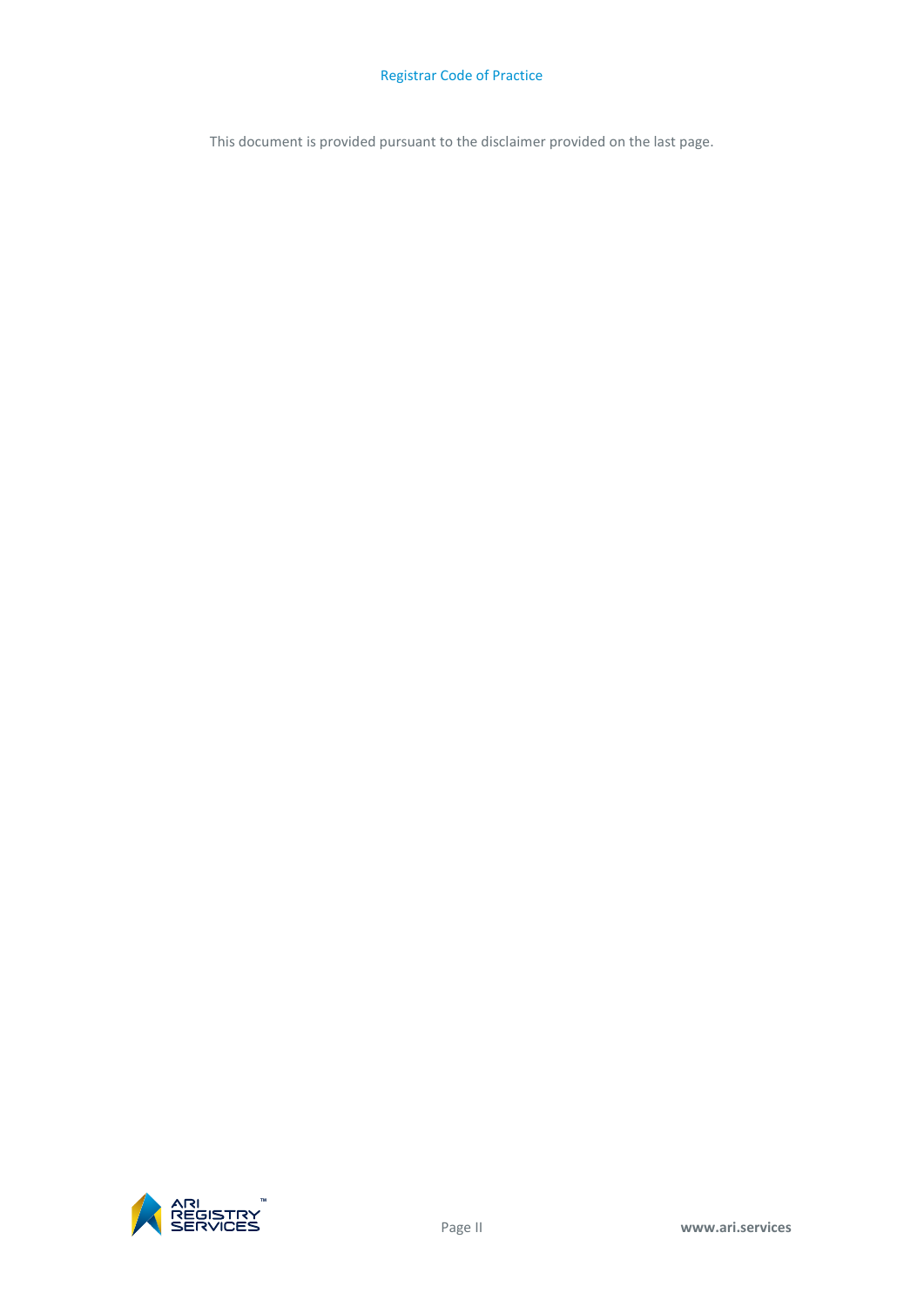## **Contents**

| $\mathbf{1}$            |     |  |  |
|-------------------------|-----|--|--|
| $\overline{2}$          |     |  |  |
| $\overline{\mathbf{3}}$ |     |  |  |
| $\overline{a}$          |     |  |  |
|                         | 4.1 |  |  |
|                         | 4.2 |  |  |
|                         | 4.3 |  |  |
| 5                       |     |  |  |

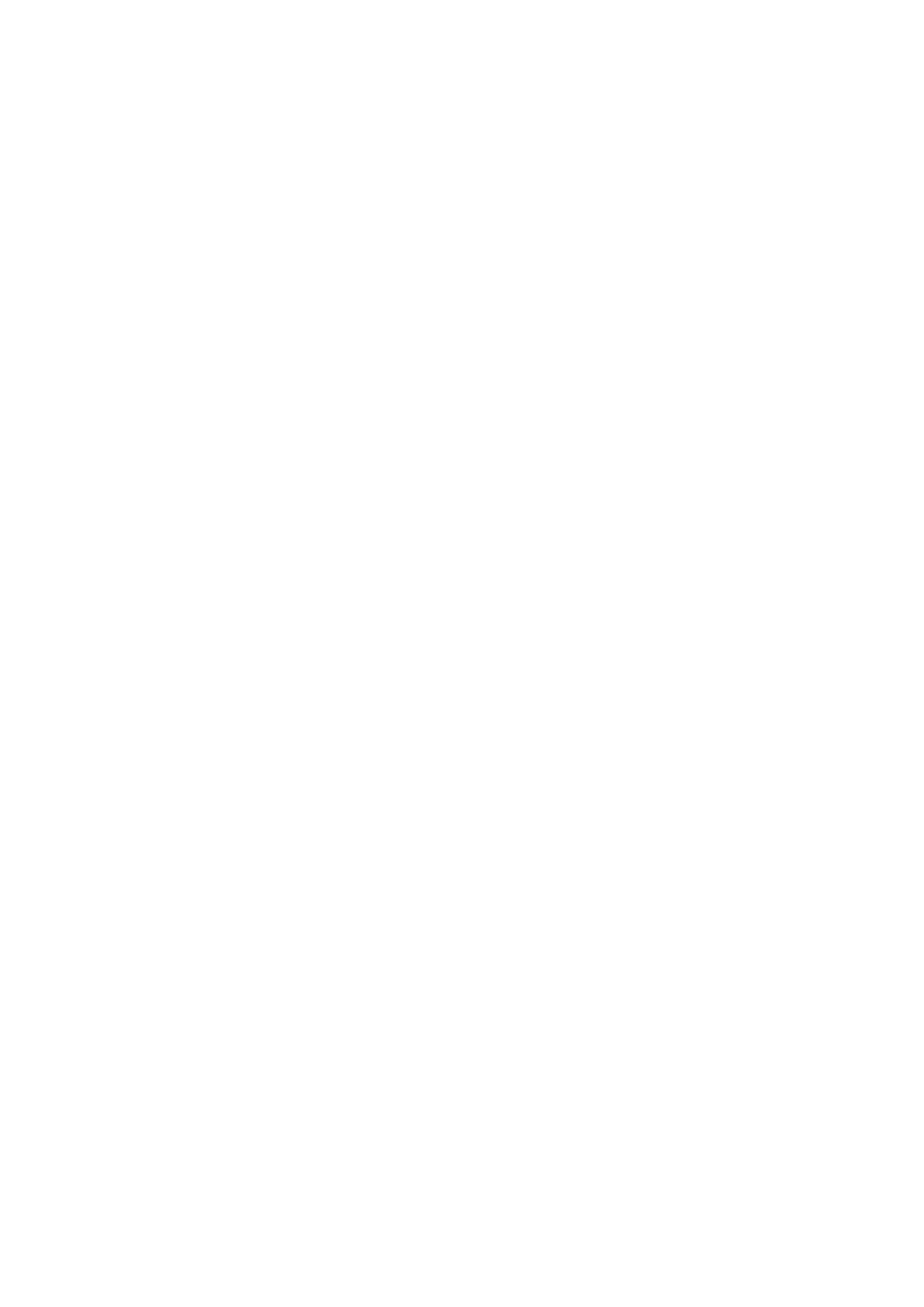## <span id="page-4-0"></span>**1 Definitions**

In this policy:

**Applicant** means a natural or legal person, company or organisation in whose name an Application is submitted.

**Application** means the complete and technically correct request for a domain name, which complies with the Published Policies.

**Customer Registration Agreement** means an agreement between a Registrar and a customer.

**ICANN** means the Internet Corporation for Assigned Names and Numbers, its successors and assigns.

**Published Policies** collectively means:

- **those specifications and policies established and published from time to time by us or any** of our designated representatives; and
- any ICANN Temporary Specifications or Policies and Consensus Policies or any Rights Protection Mechanisms and associated rules, policies, requirements and procedures (as defined in our agreement with ICANN).

**Registrant** means a natural or legal person, company or organisation in whose name a domain name is Allocated in the TLD.

**Registrar** means an entity that is authorised to offer domain name registration services in relation to the TLD.

**Service** means the services that we provide in relation to the TLD.

TLD means Top Level Domain and for the purpose of this policy shall mean .study.

**We**, **us** and **our** means Open Universities Australia Pty Limited ACN 053 431 888 or our designated representatives.

**You** and **your** means the person or entity receiving or accessing the Service.

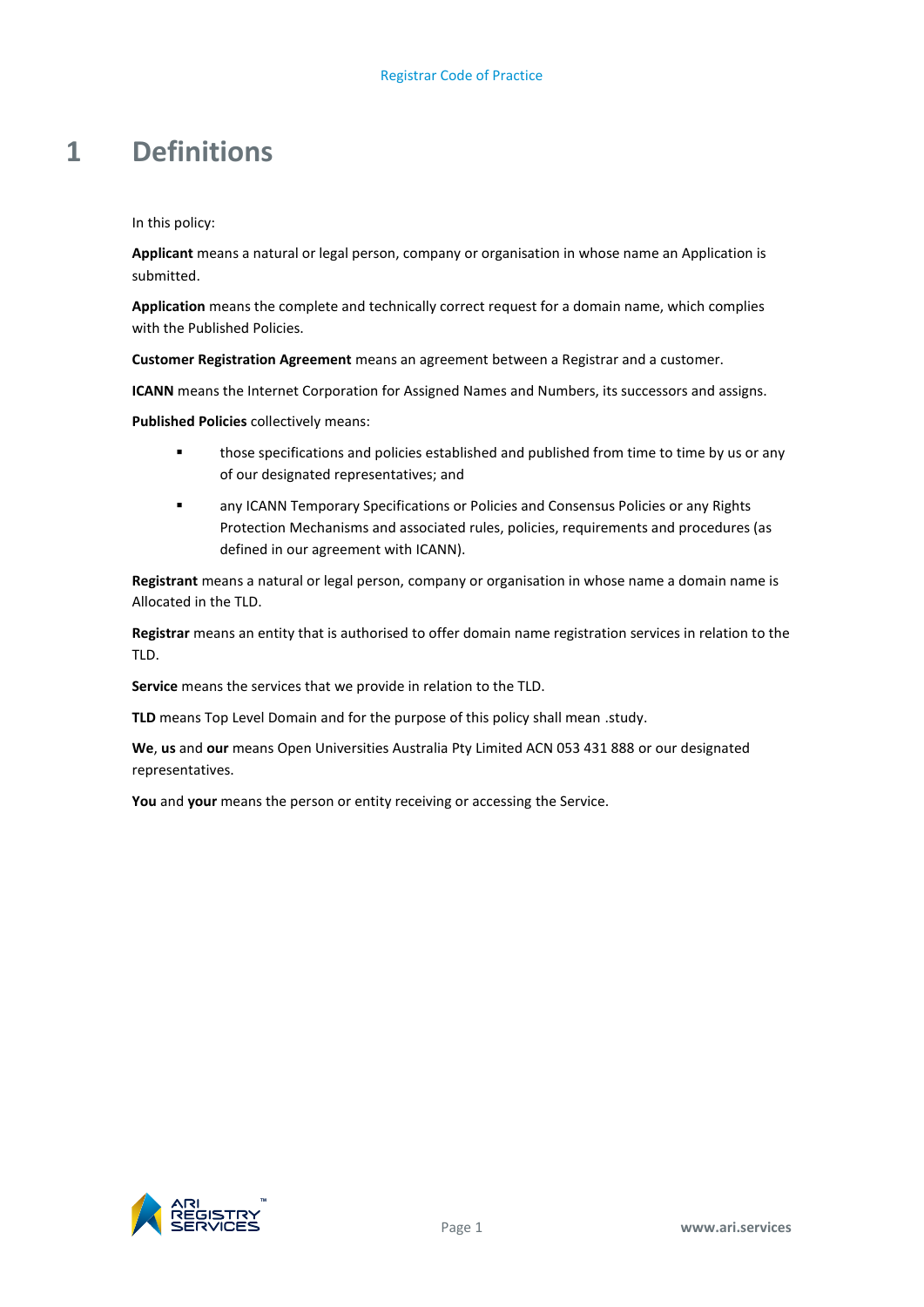# <span id="page-5-0"></span>**2 About this document**

This document describes the Registrar Code of Practice. Document Identifier: STU-COP-001 Publication Date: 03 August 2015 Status: CURRENT

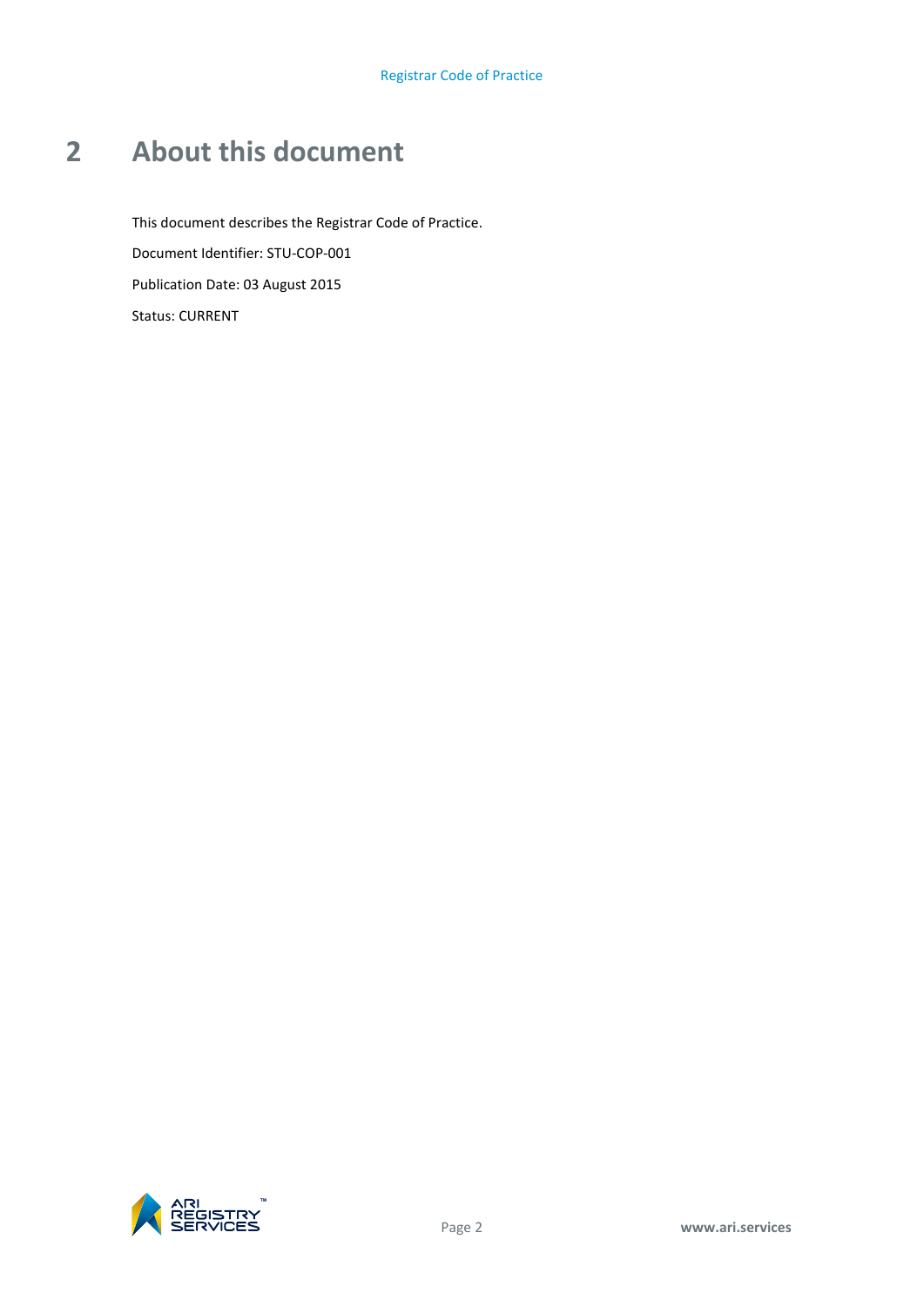## <span id="page-6-0"></span>**3 Purpose**

The Registrar Code of Practice is a compulsory set of principles and approaches to market conduct for Registrars in the TLD, and is to be read in conjunction with your Registry-Registrar Agreement and the Published Policies.

## **Objectives of this Code of Practice**

The objectives of the Code of Practice are to promote and protect the interests of Registrants, Registrars and their customers by:

- **supporting and promoting competition;**
- establishing minimum standards for dealings between Registrars, and with their customers and Registrants;
- ensuring that Registrants and the Registrar's customers receive accurate, complete and timely information concerning domain name registrations; and
- preventing practices that undermine the reputation of the TLD and the interests of Registrants and the Registrar's customers.

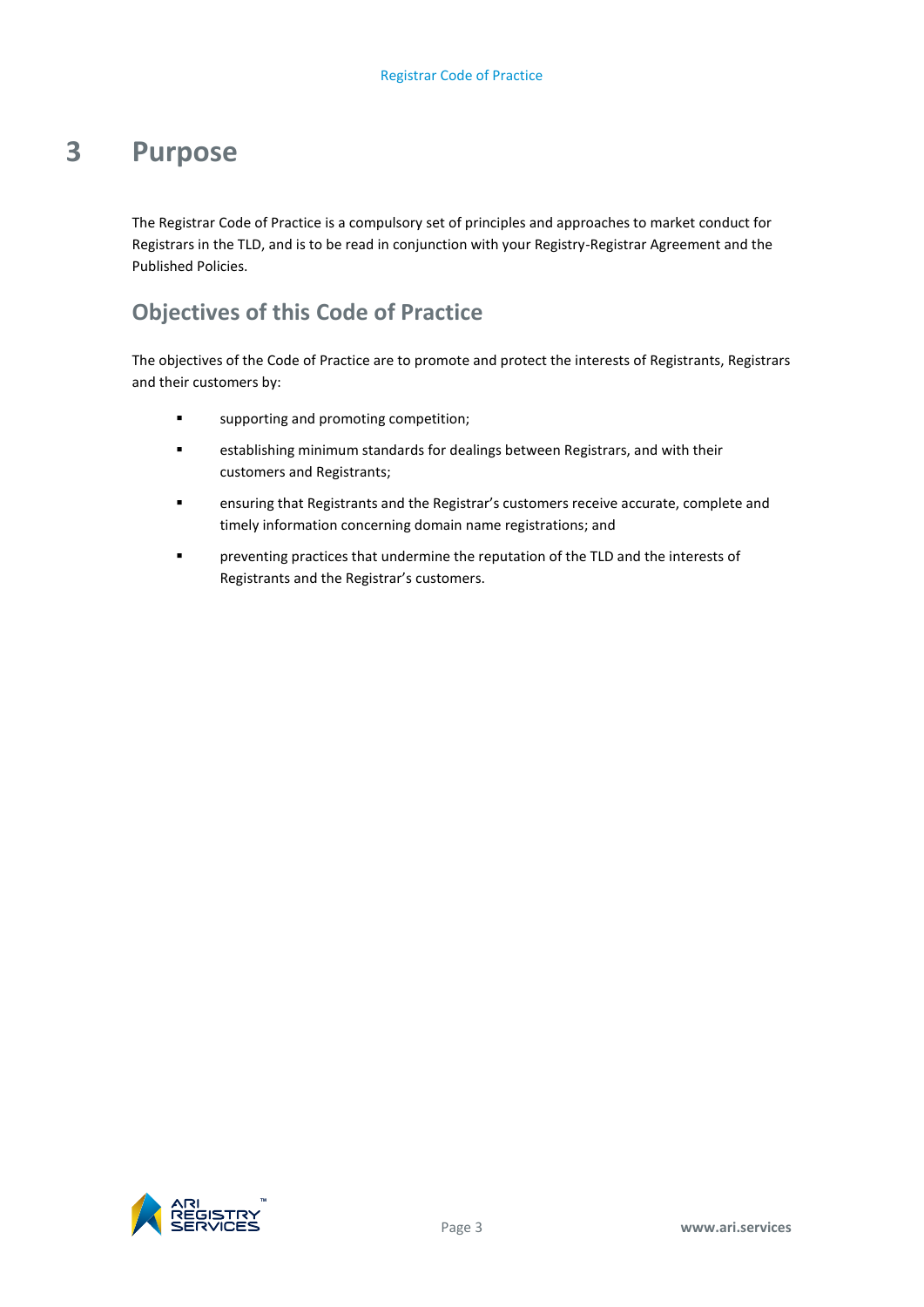# <span id="page-7-0"></span>**4 Policy statement**

## <span id="page-7-1"></span>**4.1 Market conduct—domain name registrations**

- 1 Registrars must not register domain names on their own behalf for the purpose of preventing any other domain name registration.
- 2 Subject to claus[e 3,](#page-7-3) Registrars must only register a domain name at the request of a customer.
- 3 Registrars must not register or renew domain names (in advance of a request from a customer or Registrant) for the purpose of restricting a competitor of the Registrar from registering the domain name on behalf of the Registrant, or for the purpose of later offering this domain name to potential customers.
- <span id="page-7-3"></span>4 A Registrar may register domain names on its own behalf for its own use.

## **Guideline—examples of unacceptable conduct**

- 1 Anticipating a customer's preference for a domain name (via examining customer activity on a website, or by reference to other databases such as company name databases), registering that domain name using the customer's details, and then offering the domain name to the customer for a fee or in conjunction with a bundled offering. This practice restricts the customer's choice of Registrar and may lock the customer into service conditions (such as the need to host a website with the Registrar). This example is sometimes called 'front-running'.
- 2 Pre-registering domain names that may be in demand in the future. This could be done to either artificially reduce the supply of a domain name perceived as good (e.g. by registering all domain names with three letters, along with registering the appropriate business names to match), or with the intent to speculate on the value of the domain name for later sale. This example is sometimes called 'warehousing'.

## <span id="page-7-2"></span>**4.2 Customer contact**

1 A Registrar must use reasonable commercial endeavours not to send a renewal notice to a Registrant, or any other communication that might reasonably be construed by a Registrant to be a renewal notice, unless the Registrar is the Registrar for that domain name.

### **Guideline—meaning of reasonable commercial endeavours**

1 'Reasonable commercial endeavours' includes, for example, where a Registrar has used the Service to ensure that they are still the Registrar for a domain name.

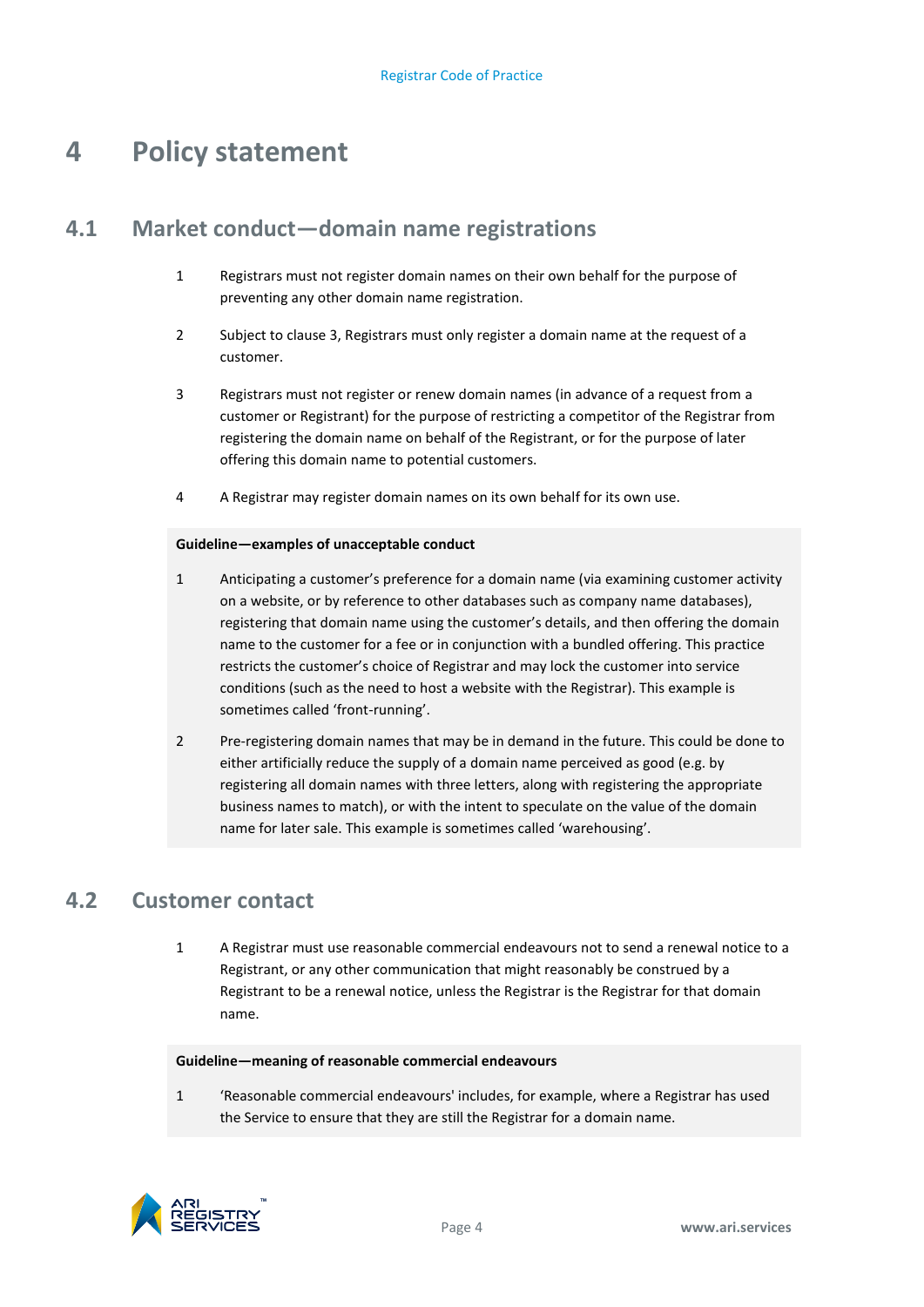## <span id="page-8-0"></span>**4.3 Customer information**

- 1 Registrars must fully disclose to an Applicant for, or a Registrant of a domain name the following minimum level of information:
	- a The identity of the Registrar including:
		- i the legal name of the business and the name under which the business trades;
		- ii the address of the registered office or principal place of business; and
		- iii an email address or other electronic means of contact, or telephone number;
	- b The terms and conditions of the domain name registration as specified in the Registry-Registrar Agreement for the TLD;
	- c That our grant of, and the Registrant's use of, the domain name is subject always to our policies which are available at the following link: [http://nic.study/.](http://nic.study/)
	- d Where an application fee exists at the time of making the application, that any application fees charged are for the right to make the application for the domain name and are not the domain name registration fee;
	- e Where a domain name is subject to an auction, that any auction fees charged are for the right to register the domain name and not for the actual domain name registration;
	- f The fees for registration and renewal of the domain name, at the time of registration, in a clear and conspicuous manner; and
	- g The exact nature of any price increases that may be, or are, implemented with respect to the domain name.
- 2 Registrars must, in their Customer Registration Agreement, ensure that the warrants required of the customer or Registrant of the domain name are clearly presented to the customer or Registrant and that the customer must make positive acknowledgement of those warrants in the Customer Registration Agreement.
- 3 Registrars must ensure that records relating to the warrants made and other information collected in relation to the domain name are retained according to the Registrar's obligations in its agreement with us or with ICANN, and its obligations under law.
- 4 Registrars must publish information about changes to any policy of the Registrar that materially affects a Registrant's domain name.
- 5 Registrars acknowledge that the purpose of clause [4.3](#page-8-0) is to promote consumer protection by ensuring that the Registrant is informed as to the nature of all fees associated with its domain name, and this clause [4.3](#page-8-0) will be interpreted broadly to achieve this goal.

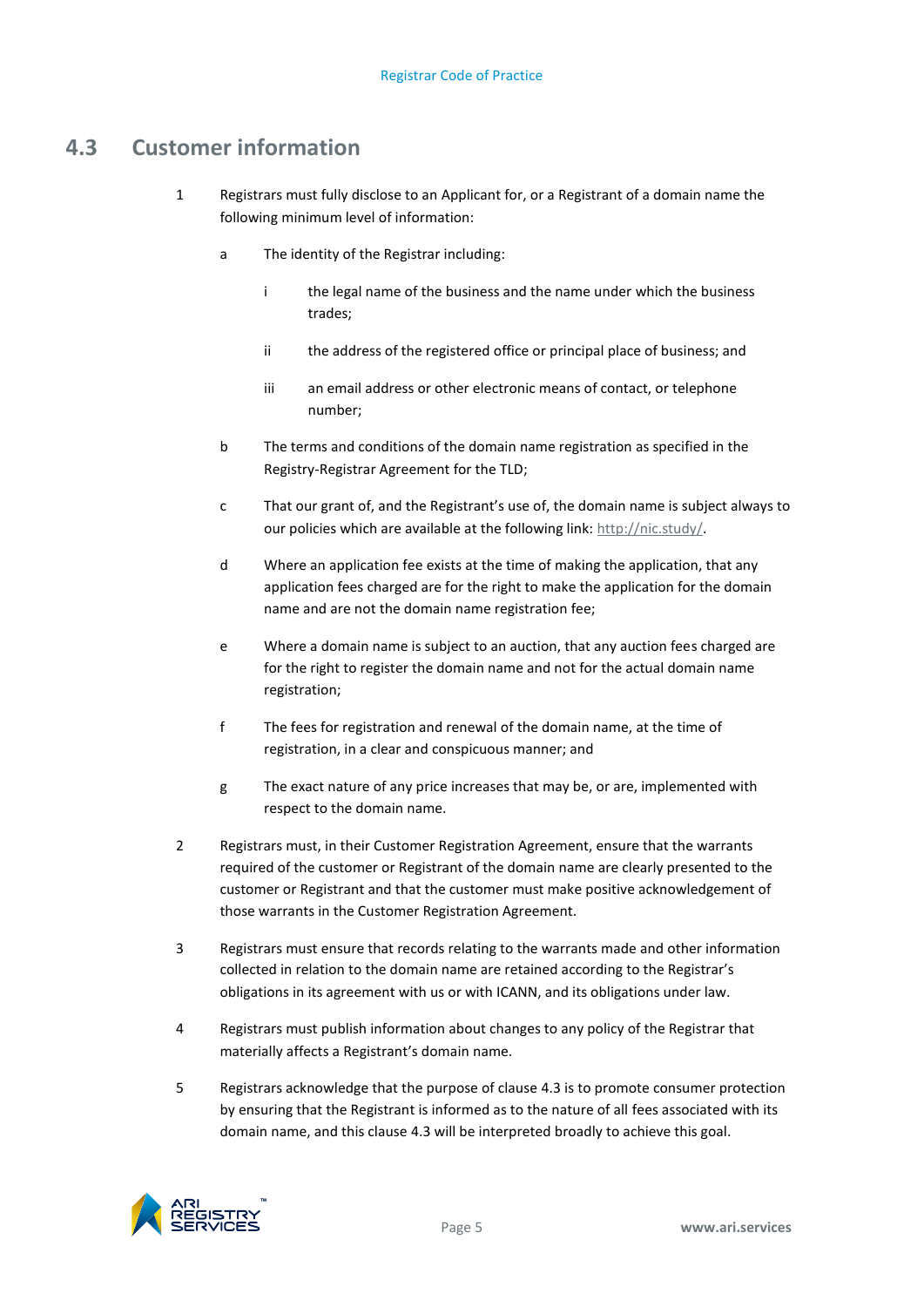## **Guideline—receiving of positive acknowledgement of warrants**

1 The receipt of positive acknowledgement of warrants in the Customer Registration Agreement may include such things as requiring the customer to select a check box in order to make the warrant.

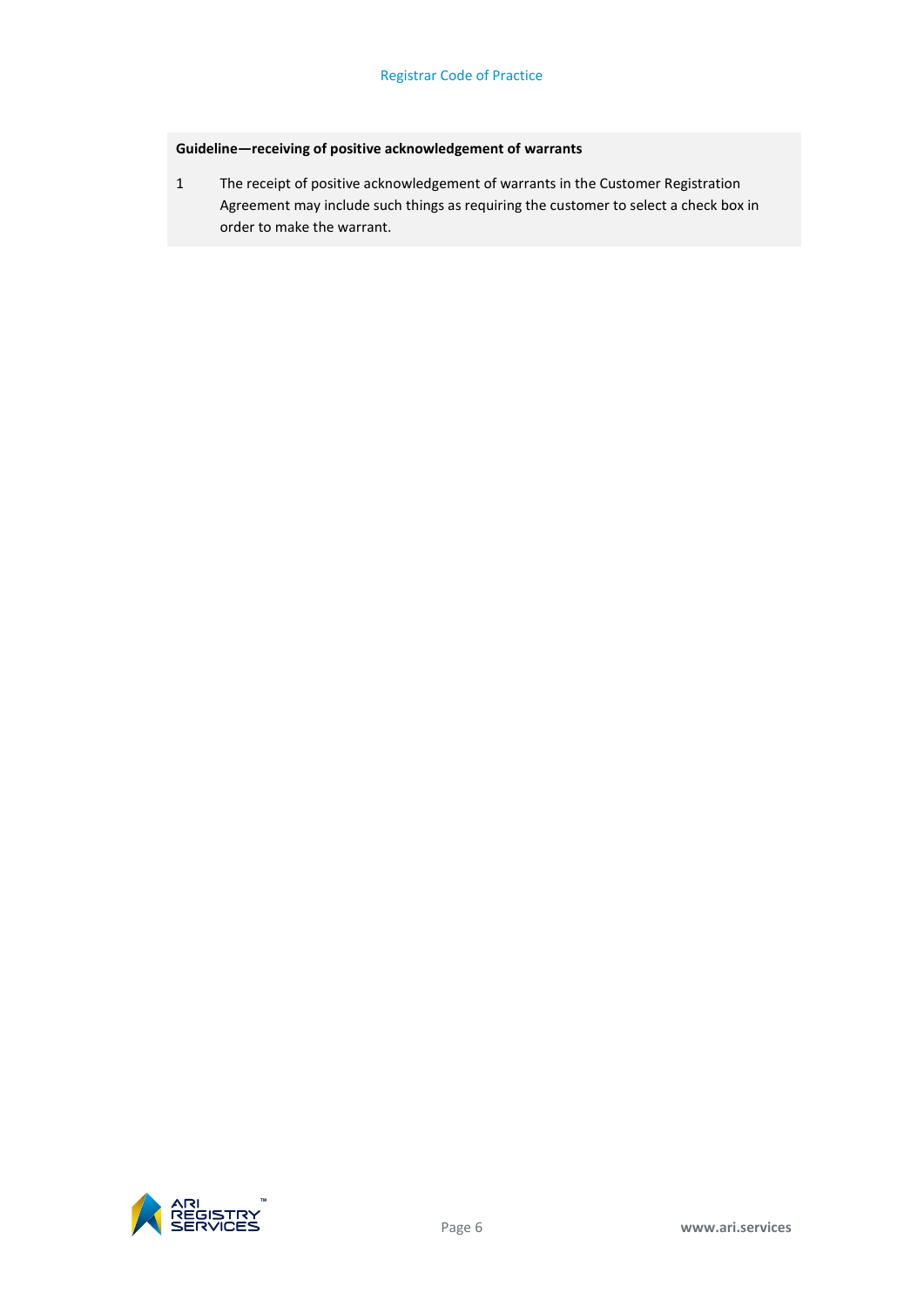# <span id="page-10-0"></span>**5 Definition and review**

This document has been prepared and published to represent our policy regarding the administrative and technical management of the TLD.

All domain names in the TLD are subject to the Published Policies. It is your responsibility to ensure that you read and understand these policies as they apply to you. We may discontinue or amend any part or the whole of this policy from time to time at our absolute discretion.

Further policy and procedure in relation to the TLD can be found at the following link[: http://nic.study/.](http://nic.study/)

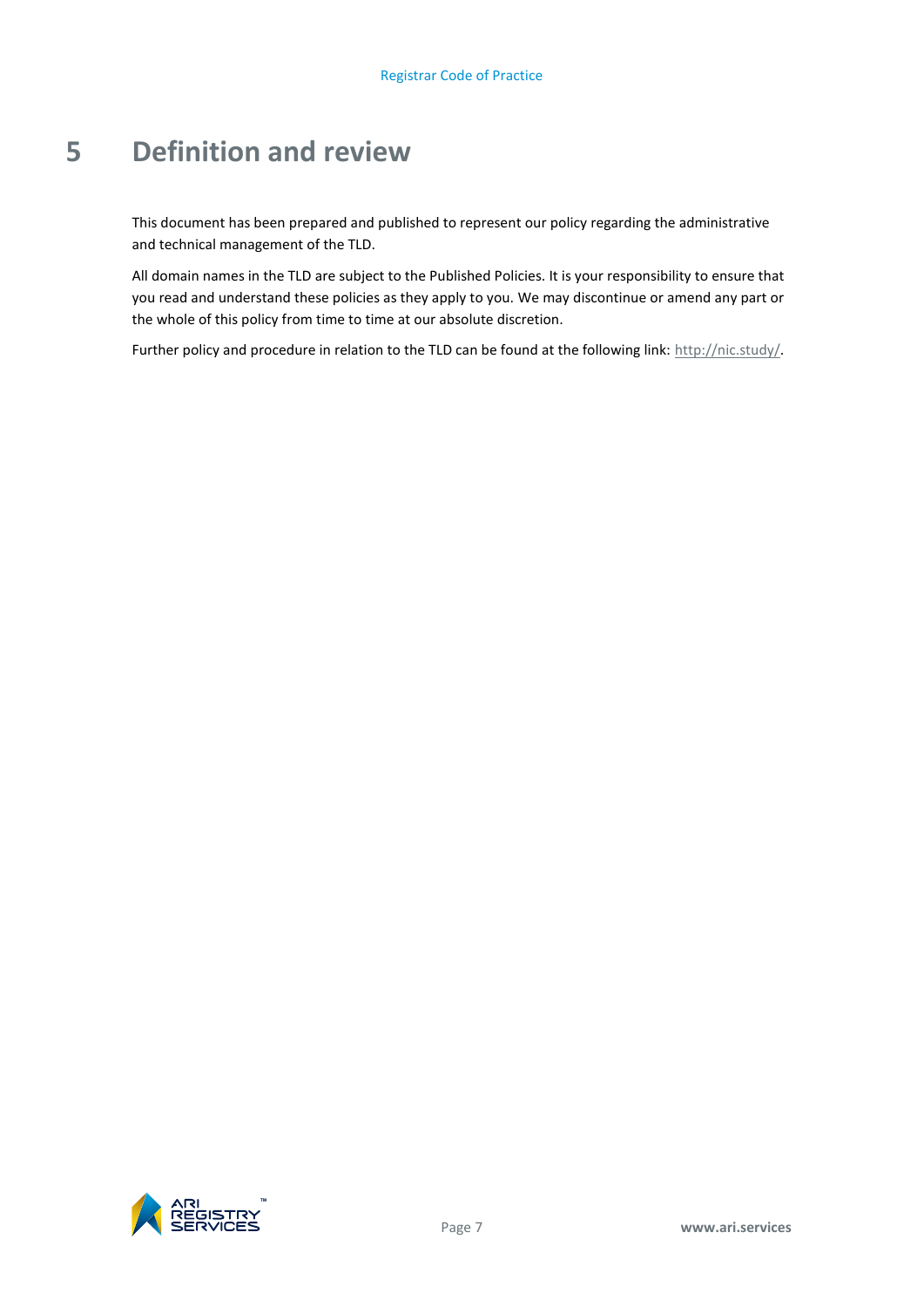### **AusRegistry International Pty Ltd, trading as ARI Registry Services ABN 16103729620 ACN 103729620 A Bombora Technologies company**

#### **Definitions**

We, us and our means any or all of the Bombora Technologies Pty Ltd group of companies, their related entities and their respective officers, employees, contractors or sub-contractors.

#### **Disclaimer**

This document has been produced by us and is only for the information of the particular person to whom it is provided (the Recipient). This document is subject to copyright and may contain privileged and/or confidential information. As such, this document (or any part of it) may not be reproduced, distributed or published without our prior written consent.

This document has been prepared and presented in good faith based on our own information and sources which are believed to be reliable. We assume no responsibility for the accuracy, reliability or completeness of the information contained in this document (except to the extent that liability under statute cannot be excluded).

To the extent that we may be liable, liability is limited at our option to replacing, repairing or supplying equivalent goods or paying the cost of replacing, repairing or acquiring equivalent, or, in the case of services, re-supplying or paying the cost of having such re-supplied.

#### **Confidentiality Notice**

This document contains commercially sensitive information and information that is confidential to us. This document is intended solely for the named recipient, and its authorised employees, and legal, financial and accounting representatives (collectively, Authorised Recipients).

The recipients of this document must keep confidential all of the information disclosed in this document, and may only use the information for the purpose specified by us for its use. Under no circumstance may this document (or any part of this document) be disclosed, copied or reproduced to any person, other than the Authorised Recipients, without our prior written consent.

#### **Trademarks Notice**

Any of our names, trademarks, service marks, logos, and icons appearing in this document may not be used in any manner by recipients of this document without our prior written consent. All rights conferred under law are reserved.

All other trademarks contained within this document remain the property of their respective owners, and are used only to directly describe the products being provided by them or on their behalf. Their use in no way indicates any relationship between us and the owners of those other trademarks.

#### **Pricing Notice**

Any information or pricing provided in this document is subject to change without notice. Whilst we have compiled this document in good faith, based on what we believe is accurate and up-to-date information, it is possible that the pricing or other information contained in this document may require amendment due to changing market or other circumstances (including product discontinuation, manufacturer price changes, errors, or insufficient or inaccurate information having been provided by the recipient of this document or others, and other external circumstances). Additional charges may also apply for work that is out of scope.

The pricing in this document is based on our standard terms and conditions and is valid for a period of thirty (30) days from the date of this document.